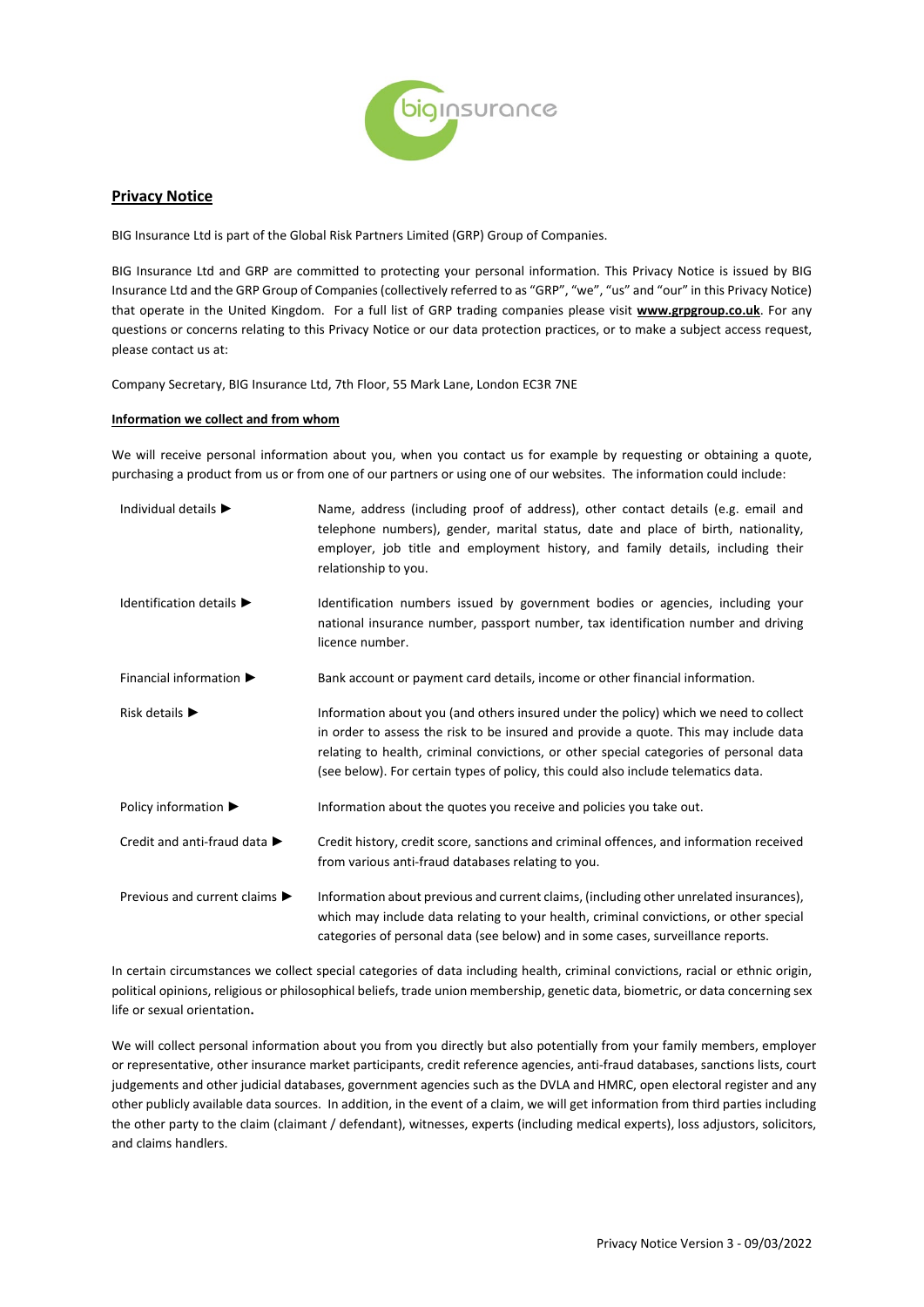# **Cookies**

Cookies are small text files that are placed on your computer by websites that you visit. They are widely used in order to make websites work, or work more efficiently, as well as to provide information to the owners of the site. For example, cookies are used to remember users' preferences and to help navigate between pages efficiently. Our websites may use cookies to distinguish you from other users of our website. This helps us to provide you with a good experience when you browse our website and also allows us to improve our site. For more information about Cookies visit [www.allaboutcookies.org.](http://www.allaboutcookies.org/) Further information on how we use cookies please refer to our website Terms & Conditions.

#### **How and why we use this information**

We will process any personal data lawfully under one or more of the following bases:

- **Performance of a Contract**: the processing is necessary for a contract we have with you, or because you have asked us to take specific steps before entering into a contract.
- **Compliance with a Legal obligation**: the processing is necessary for us to comply with the law (not including contractual obligations).
- **Legitimate interests**: the processing is necessary for our legitimate interests pursued by us. In such cases our legitimate interests are as follows:
	- To add value to your product by offering you other general insurance products
	- To provide excellent service to our customers by ensuring they are fully informed about all of our products.
	- To engage in activities to improve and adapt the range of products and services we offer and to help our business grow
	- To investigate and prevent potential fraudulent and other illegal activity
- **Consent**: where you have given clear consent for us to process your personal data for a specific purpose. In circumstances where we need your consent to process data we will make this clear, unambiguous and you will have to pro-actively agree to the processing. We can seek your consent within a written or electronic document or verbally. Where processing is based on consent, you can withdraw your consent to processing at any time so that we stop that particular processing.
- **Necessary for reasons of substantial public interest:** under the UK Data Protection Act 2018 processing for an insurance purpose is included within this basis when processing special category and conviction data. This enables us to process certain special category data without your explicit consent.

We will use personal information about you primarily in connection with the provision of insurance, namely:

- Establishing and maintaining communications with you;
- Arranging insurance cover (issuing quotations, renewals, policy administration);
- Handling claims;
- Undertaking anti-fraud, sanction, anti-money laundering and other checks to protect against fraud, suspicious or other illegal activities;
- Collecting, forwarding and refunding premiums;
- Facilitating premium finance arrangements;
- Processing transactions through service providers;
- Credit assessments and other background checks;
- Where we believe it is necessary to meet legal, security, processing and regulatory requirements;
- Business transfers where we sell whole or part of our business and/or assets to a third party purchaser to allow the purchaser to administer your insurances;
- Marketing and client profiling;
- Allowing our group and associated companies to notify you of certain products or services offered by them;
- Research and statistical analysis; and
- Building databases for use by us and others we may share information with.

We may monitor calls, emails, text messages and other communications with you. When you contact us we may keep a record of that correspondence and any information provided to us during that or any subsequent communication.

Please make sure that anyone else who is insured under your policy has provided you with consent to provide their personal information to us. It is important that you show this Privacy Notice to anyone else who is insured under your policy, including, for example, any named drivers under a motor policy or anyone living at the property insured under a household policy.

## **How we share this information**

In using personal data for the above purposes, we will disclose personal data to third parties including insurers, reinsurers, intermediaries or other brokers; outsourcers, sub-contractors, agents and service providers; claim handlers; premium finance providers; professional advisers and auditors. Third parties to whom we disclose personal data are required by law